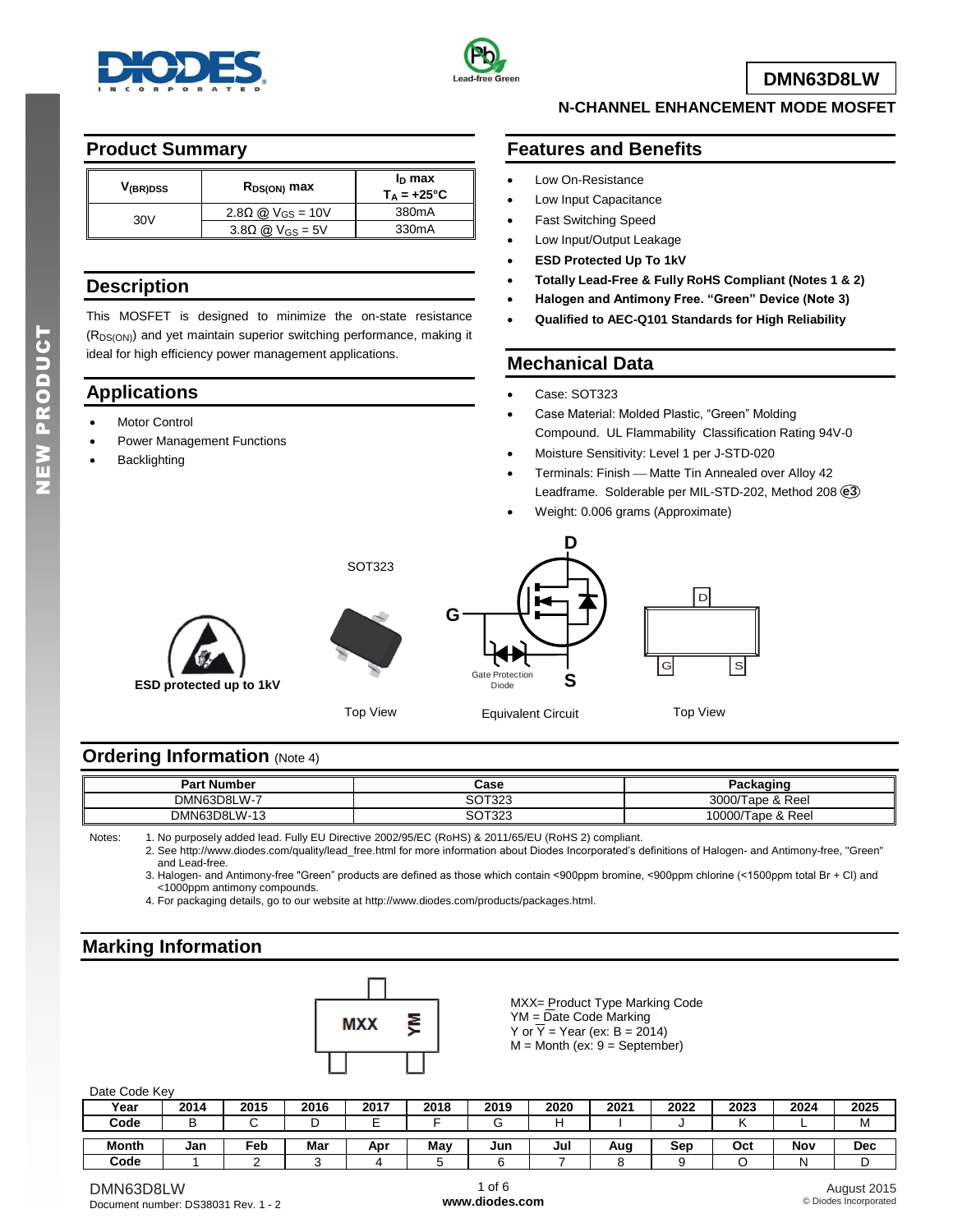

## **Maximum Ratings** (@T<sub>A</sub> = +25°C, unless otherwise specified.)

| <b>Characteristic</b>                                           |                        | Symbol                                       | Value      | Unit       |    |
|-----------------------------------------------------------------|------------------------|----------------------------------------------|------------|------------|----|
| Drain-Source Voltage                                            |                        | <b>V<sub>DSS</sub></b>                       | 30         |            |    |
| Gate-Source Voltage                                             |                        | <b>V<sub>GSS</sub></b>                       | ±20        |            |    |
|                                                                 | Steady<br><b>State</b> | $T_A = +25^{\circ}C$<br>$T_A = +70^{\circ}C$ | ID         | 380<br>300 | mA |
| Continuous Drain Current (Note 6) $V_{GS} = 10V$                | $t<$ 5s                | $T_A = +25^{\circ}C$<br>$T_A = +70^{\circ}C$ | ΙD         | 430<br>340 | mA |
| Pulsed Drain Current (10us Pulse, Duty Cycle = $1\%$ ) (Note 6) |                        |                                              | <b>IDM</b> | 1.2        |    |

# **Thermal Characteristics** (@T<sub>A</sub> = +25°C, unless otherwise specified.)

| <b>Characteristic</b>                            |              | <b>Symbol</b>    | Value           | Unit   |
|--------------------------------------------------|--------------|------------------|-----------------|--------|
| Total Power Dissipation (Note 5)                 |              |                  | 300             | mW     |
| Thermal Resistance, Junction to Ambient (Note 5) | Steady State | R <sub>0JA</sub> | 426             | °C/W   |
| Total Power Dissipation (Note 6)                 |              | Pв               | 420             | mW     |
| Thermal Resistance, Junction to Ambient (Note 6) | Steady State | $R_{0,IA}$       | 301             | °C/W   |
| Operating and Storage Temperature Range          |              | Гл. Tsтg.        | $-55$ to $+150$ | $\sim$ |

## **Electrical Characteristics** (@T<sub>A</sub> = +25°C, unless otherwise specified.)

| Characteristic                           | Symbol                  | Min                      | <b>Typ</b> | Max                      | Unit     | <b>Test Condition</b>                           |  |
|------------------------------------------|-------------------------|--------------------------|------------|--------------------------|----------|-------------------------------------------------|--|
| <b>OFF CHARACTERISTICS (Note 7)</b>      |                         |                          |            |                          |          |                                                 |  |
| Drain-Source Breakdown Voltage           | <b>BV<sub>DSS</sub></b> | 30                       |            |                          | V        | $V_{GS} = 0V$ , $I_D = 250 \mu A$               |  |
| Zero Gate Voltage Drain Current          | <b>I</b> <sub>DSS</sub> | $\overline{\phantom{0}}$ |            | 1.0                      | μA       | $V_{DS}$ = 30V, $V_{GS}$ = 0V                   |  |
| Gate-Source Leakage                      | I <sub>GSS</sub>        |                          |            | ±10.0                    | цA       | $V_{GS} = \pm 20V$ , $V_{DS} = 0V$              |  |
| ON CHARACTERISTICS (Note 7)              |                         |                          |            |                          |          |                                                 |  |
| Gate Threshold Voltage                   | V <sub>GS(TH)</sub>     | 0.8                      |            | 1.5                      | V        | $V_{DS} = V_{GS}$ , $I_D = 250 \mu A$           |  |
|                                          |                         |                          |            | 2.8                      |          | $V_{GS}$ = 10.0V, $I_D$ = 250mA                 |  |
|                                          |                         |                          |            | 3.8                      |          | $V_{GS} = 5.0 V, I_D = 250 mA$                  |  |
| Static Drain-Source On-Resistance        | $R_{DS(ON)}$            |                          |            | 4.2                      | Ω        | $V_{GS} = 4.5V$ , $I_D = 250mA$                 |  |
|                                          |                         | $\overline{\phantom{0}}$ |            | 4.5                      |          | $V_{GS} = 4.0 V, I_D = 250 mA$                  |  |
|                                          |                         |                          |            | 13                       |          | $V_{GS} = 2.5V$ , $I_D = 10mA$                  |  |
| Forward Transconductance                 | <b>GFS</b>              | 80                       |            |                          | mS       | $V_{DS} = 10V$ , $I_D = 0.115A$                 |  |
| Diode Forward Voltage                    | <b>V<sub>SD</sub></b>   |                          | 0.8        | 1.2                      | V        | $V_{GS} = 0V$ , $I_S = 115mA$                   |  |
| DYNAMIC CHARACTERISTICS (Note 8)         |                         |                          |            |                          |          |                                                 |  |
| Input Capacitance                        | $C$ iss                 |                          | 23.2       |                          |          |                                                 |  |
| Output Capacitance                       | $C_{\rm oss}$           |                          | 3.0        |                          | pF       | $V_{DS}$ = 25V, $V_{GS}$ = 0V, f = 1.0MHz       |  |
| Reverse Transfer Capacitance             | C <sub>rss</sub>        | $\overline{\phantom{0}}$ | 2.2        |                          |          |                                                 |  |
| Gate Resistance                          | R <sub>G</sub>          | $\overline{\phantom{0}}$ | 79.9       | $\overline{\phantom{0}}$ | $\Omega$ | $V_{DS} = 0V$ , $V_{GS} = 0V$ , $f = 1.0 MHz$   |  |
| Total Gate Charge $V_{GS} = 10V$         | $Q_g$                   |                          | 0.9        |                          |          |                                                 |  |
| Total Gate Charge V <sub>GS</sub> = 4.5V | $Q_{q}$                 | $\overline{\phantom{0}}$ | 0.4        |                          | nC       | $V_{GS} = 10V$ , $V_{DS} = 30V$ ,               |  |
| Gate-Source Charge                       | $Q_{gs}$                |                          | 0.1        |                          |          | $ln = 150mA$                                    |  |
| Gate-Drain Charge                        | $Q_{dd}$                | $\overline{\phantom{0}}$ | 0.2        |                          |          |                                                 |  |
| Turn-On Delay Time                       | $t_{D(ON)}$             |                          | 2.3        |                          |          |                                                 |  |
| Turn-On Rise Time                        | t <sub>R</sub>          | $\overline{\phantom{0}}$ | 3.9        | $\overline{\phantom{0}}$ |          | $V_{DD}$ = 30V, $I_D$ = 0.115A, $V_{GEN}$ = 10V |  |
| Turn-Off Delay Time                      | $t_{D(OFF)}$            | $\overline{\phantom{0}}$ | 11.4       |                          | ns       | $R_{\text{GEN}} = 25\Omega$                     |  |
| Turn-Off Fall Time                       | tF                      |                          | 16.7       |                          |          |                                                 |  |

Notes: 5. Device mounted on FR-4 PCB, with minimum recommended pad layout.

6. Device mounted on 1" x 1" FR-4 PCB with high coverage 2oz. Copper, single sided.

7. Short duration pulse test used to minimize self-heating effect.

8. Guaranteed by design. Not subject to product testing.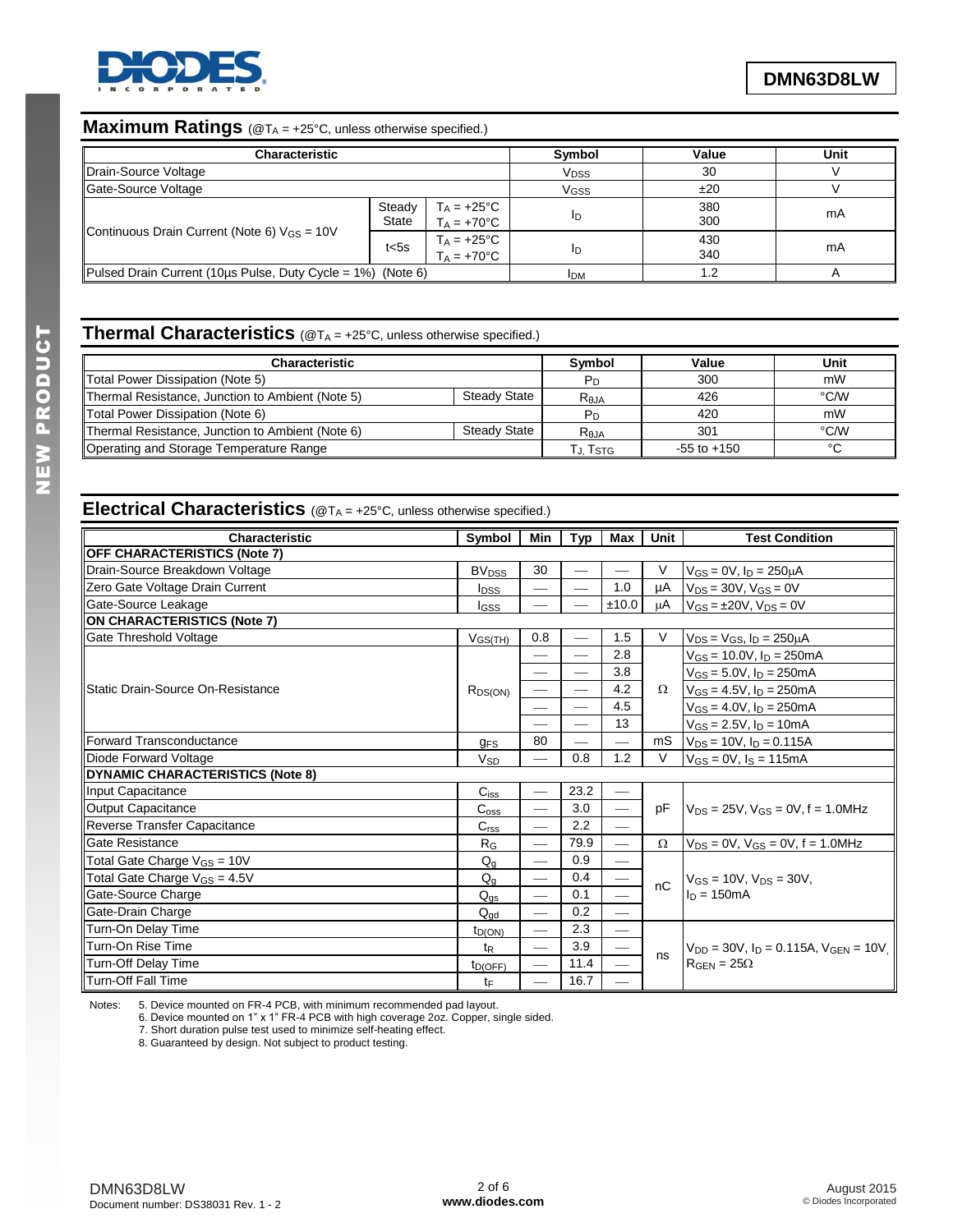

## **DMN63D8LW**



DMN63D8LW Document number: DS38031 Rev. 1 - 2

3 of 6 **[www.diodes.com](http://www.diodes.com)**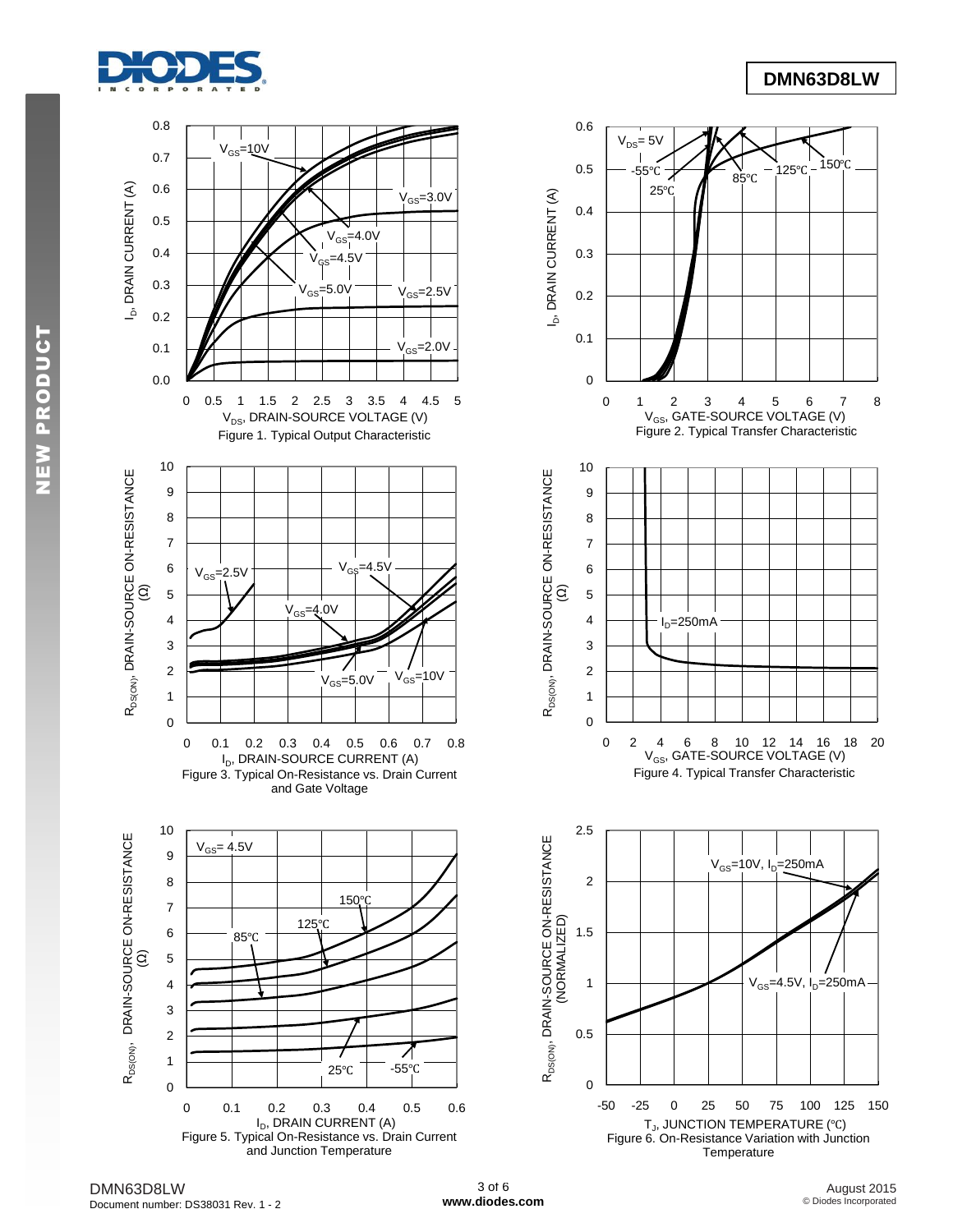



DMN63D8LW Document number: DS38031 Rev. 1 - 2

4 of 6 **[www.diodes.com](http://www.diodes.com)**

August 2015 © Diodes Incorporated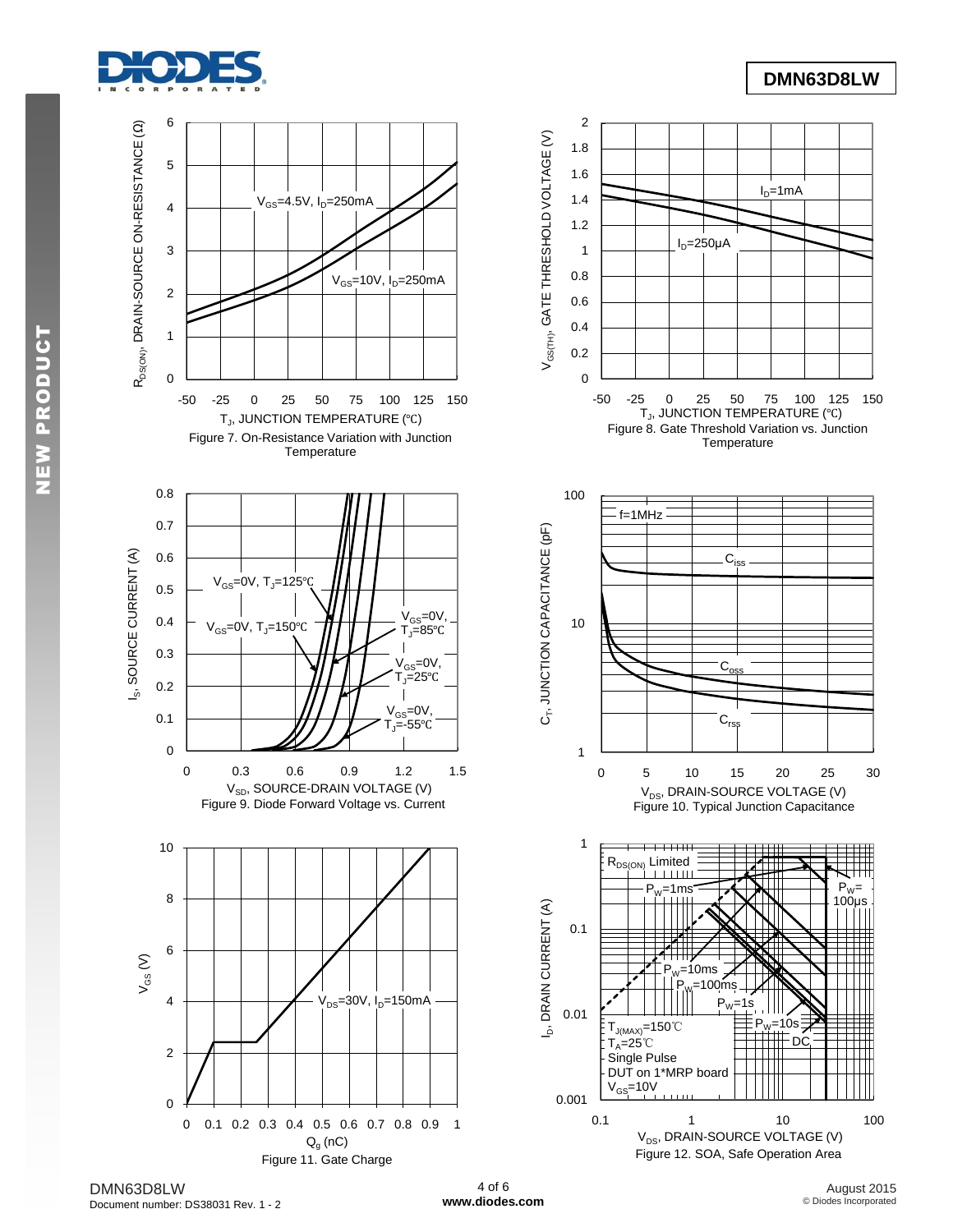



## **Package Outline Dimensions**

Please see AP02002 at [http://www.diodes.com/datasheets/ap02002.pdf fo](http://www.diodes.com/datasheets/ap02002.pdf)r the latest version.



| <b>SOT323</b>  |                           |                |      |  |  |  |  |  |
|----------------|---------------------------|----------------|------|--|--|--|--|--|
| Dim            | Min<br>Max<br><b>Typ</b>  |                |      |  |  |  |  |  |
| A <sub>1</sub> | 0.00                      | 0.10           | 0.05 |  |  |  |  |  |
| A <sub>2</sub> | 0.90                      | 1.00           | 0.95 |  |  |  |  |  |
| b              | 0.25                      | 0.40           | 0.30 |  |  |  |  |  |
| C              | 0.10                      | 0.18           | 0.11 |  |  |  |  |  |
| D              | 1.80                      | 2.20           | 2.15 |  |  |  |  |  |
| Е              | 2.00                      | 2.20           | 2.10 |  |  |  |  |  |
| E <sub>1</sub> | 1.15                      | 1.30           |      |  |  |  |  |  |
| e              |                           | 0.650 BSC      |      |  |  |  |  |  |
| e1             | 1.20                      | 1.40<br>1.30   |      |  |  |  |  |  |
| F              | 0.375                     | 0.475<br>0.425 |      |  |  |  |  |  |
| L              | 0.40<br>0.25<br>0.30      |                |      |  |  |  |  |  |
| a              | 8°                        |                |      |  |  |  |  |  |
|                | mensions in mm<br>All Diı |                |      |  |  |  |  |  |